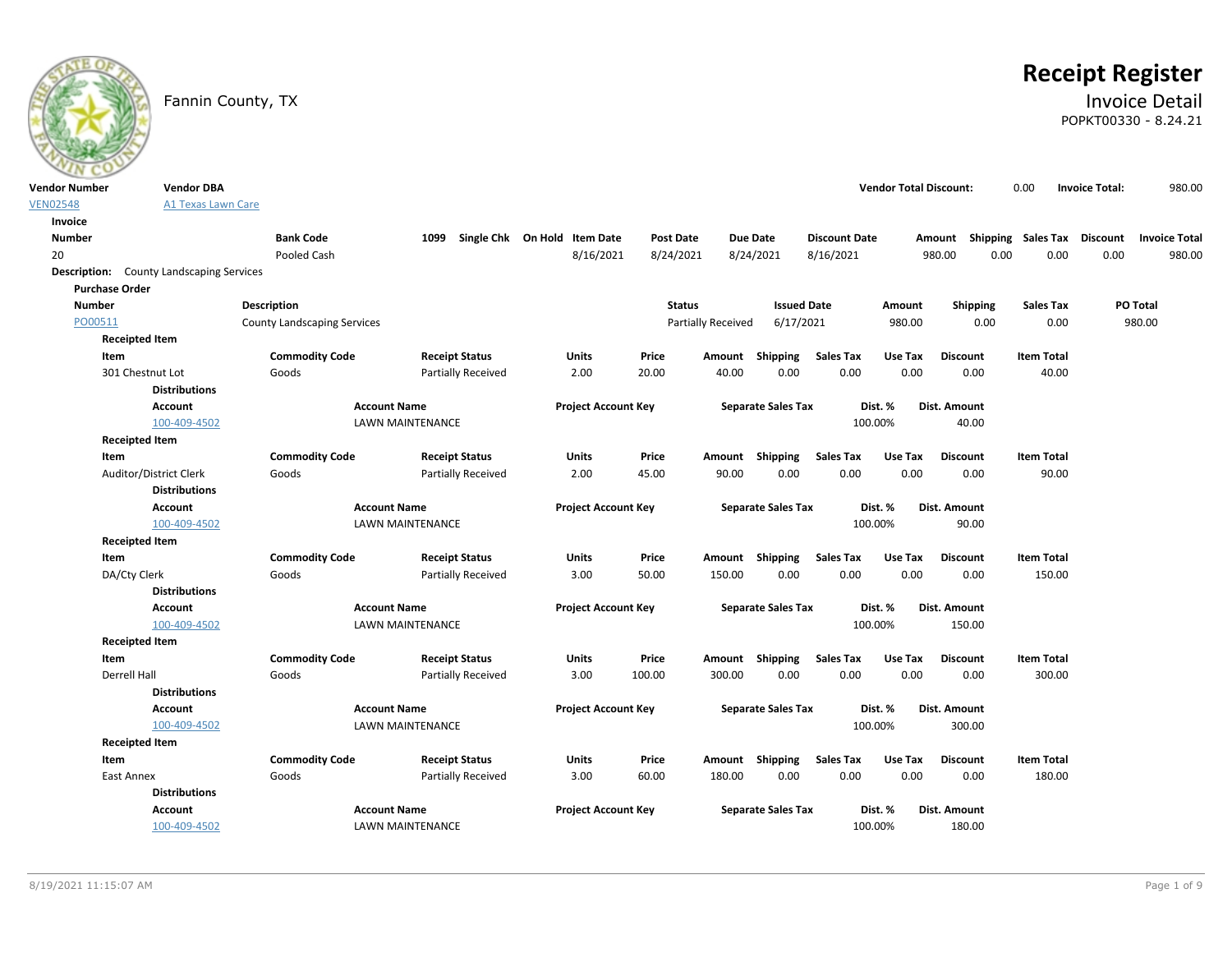|                                  | <b>Receipted Item</b> |                       |                         |                              |                  |        |                           |                      |                               |                                    |                   |                       |                      |
|----------------------------------|-----------------------|-----------------------|-------------------------|------------------------------|------------------|--------|---------------------------|----------------------|-------------------------------|------------------------------------|-------------------|-----------------------|----------------------|
| Item                             |                       | <b>Commodity Code</b> | <b>Receipt Status</b>   | Units                        | Price            | Amount | Shipping                  | <b>Sales Tax</b>     | Use Tax                       | <b>Discount</b>                    | <b>Item Total</b> |                       |                      |
|                                  | Old Jail Lot          | Goods                 | Partially Received      | 2.00                         | 20.00            | 40.00  | 0.00                      | 0.00                 | 0.00                          | 0.00                               | 40.00             |                       |                      |
|                                  | <b>Distributions</b>  |                       |                         |                              |                  |        |                           |                      |                               |                                    |                   |                       |                      |
|                                  | <b>Account</b>        |                       | <b>Account Name</b>     | <b>Project Account Key</b>   |                  |        | <b>Separate Sales Tax</b> |                      | Dist. %                       | Dist. Amount                       |                   |                       |                      |
|                                  | 100-409-4502          |                       | LAWN MAINTENANCE        |                              |                  |        |                           | 100.00%              |                               | 40.00                              |                   |                       |                      |
|                                  | <b>Receipted Item</b> |                       |                         |                              |                  |        |                           |                      |                               |                                    |                   |                       |                      |
| Item                             |                       | <b>Commodity Code</b> | <b>Receipt Status</b>   | Units                        | Price            |        | Amount Shipping           | <b>Sales Tax</b>     | Use Tax                       | <b>Discount</b>                    | <b>Item Total</b> |                       |                      |
|                                  | South Annex           | Goods                 | Partially Received      | 3.00                         | 60.00            | 180.00 | 0.00                      | 0.00                 | 0.00                          | 0.00                               | 180.00            |                       |                      |
|                                  | <b>Distributions</b>  |                       |                         |                              |                  |        |                           |                      |                               |                                    |                   |                       |                      |
|                                  | <b>Account</b>        |                       | <b>Account Name</b>     | <b>Project Account Key</b>   |                  |        | <b>Separate Sales Tax</b> |                      | Dist. %                       | Dist. Amount                       |                   |                       |                      |
|                                  | 100-409-4502          |                       | <b>LAWN MAINTENANCE</b> |                              |                  |        |                           | 100.00%              |                               | 180.00                             |                   |                       |                      |
|                                  |                       |                       |                         |                              |                  |        |                           |                      |                               |                                    |                   |                       |                      |
| <b>Vendor Number</b>             | <b>Vendor DBA</b>     |                       |                         |                              |                  |        |                           |                      | <b>Vendor Total Discount:</b> |                                    | 0.00              | <b>Invoice Total:</b> | 100.64               |
| 00696                            | DELL MARKETING L.P.   |                       |                         |                              |                  |        |                           |                      |                               |                                    |                   |                       |                      |
| Invoice                          |                       |                       |                         |                              |                  |        |                           |                      |                               |                                    |                   |                       |                      |
| <b>Number</b>                    |                       | <b>Bank Code</b>      | 1099                    | Single Chk On Hold Item Date | <b>Post Date</b> |        | <b>Due Date</b>           | <b>Discount Date</b> |                               | Amount Shipping Sales Tax Discount |                   |                       | <b>Invoice Total</b> |
| 10511182466                      |                       | Pooled Cash           |                         | 8/11/2021                    | 8/24/2021        |        | 8/24/2021                 | 8/11/2021            |                               | 100.64<br>0.00                     | 0.00              | 0.00                  | 100.64               |
| Description: Toner               |                       |                       |                         |                              |                  |        |                           |                      |                               |                                    |                   |                       |                      |
| <b>Purchase Order</b>            |                       |                       |                         |                              |                  |        |                           |                      |                               |                                    |                   |                       |                      |
| <b>Number</b>                    |                       | <b>Description</b>    |                         |                              | <b>Status</b>    |        | <b>Issued Date</b>        |                      | Amount                        | <b>Shipping</b>                    | <b>Sales Tax</b>  |                       | PO Total             |
| PO00561                          |                       | Toner                 |                         |                              | Received         |        | 8/11/2021                 |                      | 100.64                        | 0.00                               | 0.00              |                       | 100.64               |
|                                  | <b>Receipted Item</b> |                       |                         |                              |                  |        |                           |                      |                               |                                    |                   |                       |                      |
| Item                             |                       | <b>Commodity Code</b> | <b>Receipt Status</b>   | <b>Units</b>                 | Price            |        | Amount Shipping           | <b>Sales Tax</b>     | Use Tax                       | <b>Discount</b>                    | <b>Item Total</b> |                       |                      |
| B3460                            |                       | Goods                 | Complete                | 1.00                         | 100.64           | 100.64 | 0.00                      | 0.00                 | 0.00                          | 0.00                               | 100.64            |                       |                      |
|                                  | <b>Distributions</b>  |                       |                         |                              |                  |        |                           |                      |                               |                                    |                   |                       |                      |
|                                  | <b>Account</b>        |                       | <b>Account Name</b>     | <b>Project Account Key</b>   |                  |        | <b>Separate Sales Tax</b> |                      | Dist. %                       | Dist. Amount                       |                   |                       |                      |
|                                  | 100-450-3100          |                       | <b>OFFICE SUPPLIES</b>  |                              |                  |        |                           | 100.00%              |                               | 100.64                             |                   |                       |                      |
|                                  |                       |                       |                         |                              |                  |        |                           |                      |                               |                                    |                   |                       |                      |
| <b>Vendor Number</b>             | <b>Vendor DBA</b>     |                       |                         |                              |                  |        |                           |                      | <b>Vendor Total Discount:</b> |                                    | 0.00              | <b>Invoice Total:</b> | 457.17               |
| 00179                            | <b>EVIDENT, INC</b>   |                       |                         |                              |                  |        |                           |                      |                               |                                    |                   |                       |                      |
| Invoice                          |                       |                       |                         |                              |                  |        |                           |                      |                               |                                    |                   |                       |                      |
| <b>Number</b>                    |                       | <b>Bank Code</b>      | 1099                    | Single Chk On Hold Item Date | <b>Post Date</b> |        | <b>Due Date</b>           | <b>Discount Date</b> |                               | Amount Shipping Sales Tax Discount |                   |                       | <b>Invoice Total</b> |
| 176414C                          |                       | Pooled Cash           |                         | 8/6/2021                     | 8/24/2021        |        | 8/24/2021                 | 8/6/2021             |                               | 75.00<br>0.00                      | 0.00              | 0.00                  | 75.00                |
| <b>Description:</b> CID Supplies |                       |                       |                         |                              |                  |        |                           |                      |                               |                                    |                   |                       |                      |
| <b>Purchase Order</b>            |                       |                       |                         |                              |                  |        |                           |                      |                               |                                    |                   |                       |                      |
| <b>Number</b>                    |                       | <b>Description</b>    |                         |                              | <b>Status</b>    |        | <b>Issued Date</b>        |                      | Amount                        | <b>Shipping</b>                    | <b>Sales Tax</b>  |                       | PO Total             |
| PO00264                          |                       | <b>CID Supplies</b>   |                         |                              | Received         |        | 1/20/2021                 |                      | 75.00                         | 0.00                               | 0.00              |                       | 75.00                |
|                                  | <b>Receipted Item</b> |                       |                         |                              |                  |        |                           |                      |                               |                                    |                   |                       |                      |
| Item                             |                       | <b>Commodity Code</b> | <b>Receipt Status</b>   | Units                        | Price            | Amount | Shipping                  | <b>Sales Tax</b>     | Use Tax                       | <b>Discount</b>                    | <b>Item Total</b> |                       |                      |
|                                  | Swab Kits             | Goods                 | Complete                | 1.00                         | 75.00            | 75.00  | 0.00                      | 0.00                 | 0.00                          | 0.00                               | 75.00             |                       |                      |
|                                  | <b>Distributions</b>  |                       |                         |                              |                  |        |                           |                      |                               |                                    |                   |                       |                      |
|                                  | Account               |                       | <b>Account Name</b>     | <b>Project Account Key</b>   |                  |        | <b>Separate Sales Tax</b> |                      | Dist. %                       | Dist. Amount                       |                   |                       |                      |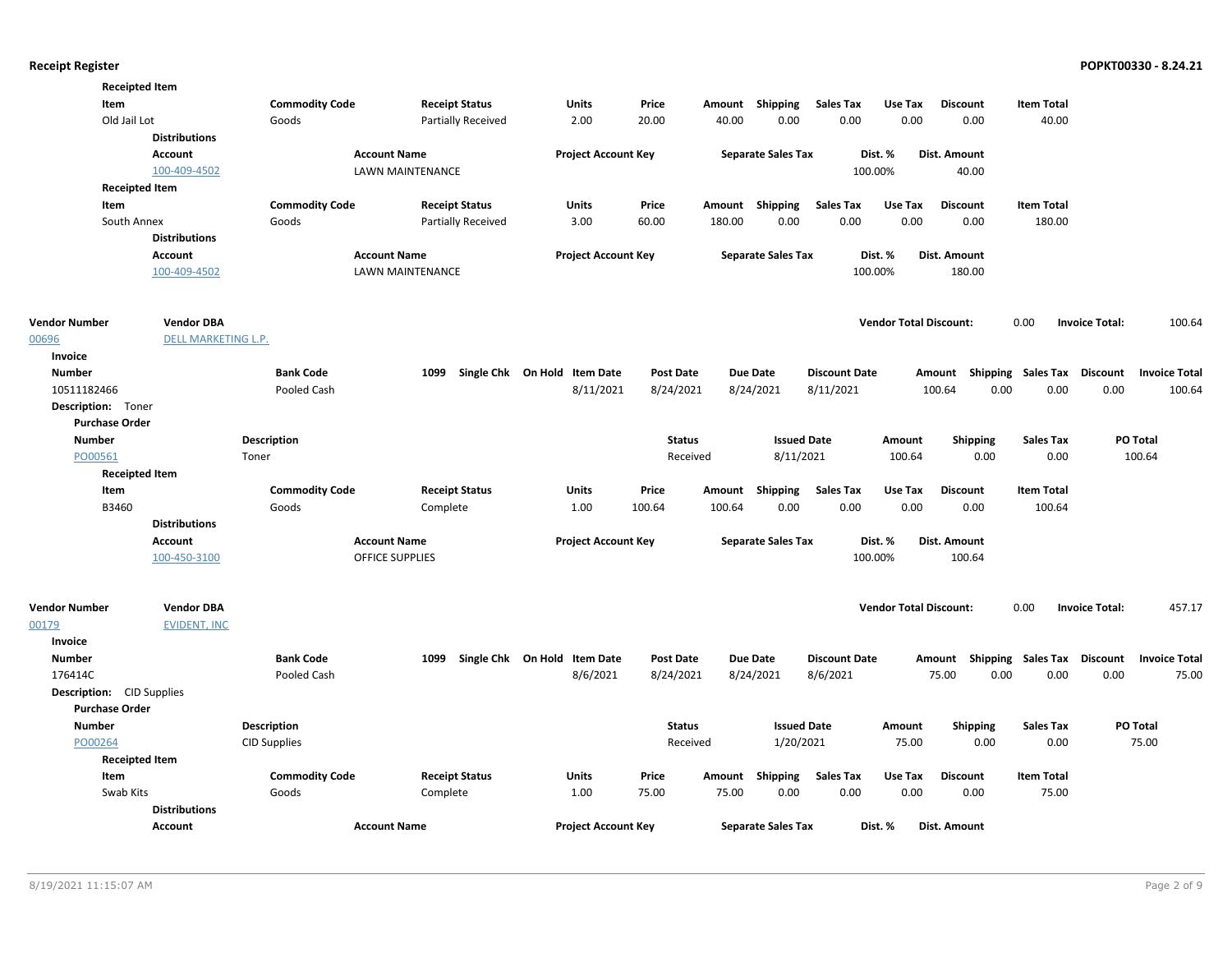| <b>Receipt Register</b>             |                                                                  |                                 |                        |                                   |                            |                  |                    |                           |                      |                               |                 |                 |                                    |                       | POPKT00330 - 8.24.21 |
|-------------------------------------|------------------------------------------------------------------|---------------------------------|------------------------|-----------------------------------|----------------------------|------------------|--------------------|---------------------------|----------------------|-------------------------------|-----------------|-----------------|------------------------------------|-----------------------|----------------------|
|                                     | 100-560-3210                                                     |                                 | <b>PATROL SUPPLIES</b> |                                   |                            |                  |                    |                           | 100.00%              |                               | 75.00           |                 |                                    |                       |                      |
| Invoice                             |                                                                  |                                 |                        |                                   |                            |                  |                    |                           |                      |                               |                 |                 |                                    |                       |                      |
| <b>Number</b>                       |                                                                  | <b>Bank Code</b>                |                        | 1099 Single Chk On Hold Item Date |                            | <b>Post Date</b> |                    | Due Date                  | <b>Discount Date</b> |                               |                 |                 | Amount Shipping Sales Tax Discount |                       | <b>Invoice Total</b> |
| 182636A                             |                                                                  | Pooled Cash                     |                        |                                   | 8/11/2021                  | 8/24/2021        |                    | 8/24/2021                 | 8/11/2021            |                               | 289.00          | 93.17           | 0.00                               | 0.00                  | 382.17               |
|                                     | <b>Description:</b> Crime scene supplies for patrol              |                                 |                        |                                   |                            |                  |                    |                           |                      |                               |                 |                 |                                    |                       |                      |
| <b>Purchase Order</b>               |                                                                  |                                 |                        |                                   |                            |                  |                    |                           |                      |                               |                 |                 |                                    |                       |                      |
| <b>Number</b>                       |                                                                  | <b>Description</b>              |                        |                                   |                            | <b>Status</b>    |                    | <b>Issued Date</b>        |                      | Amount                        |                 | <b>Shipping</b> | <b>Sales Tax</b>                   |                       | PO Total             |
| PO00556                             |                                                                  | Crime scene supplies for patrol |                        |                                   |                            | Received         |                    | 8/9/2021                  |                      | 289.00                        |                 | 93.17           | 0.00                               |                       | 382.17               |
|                                     | <b>Receipted Item</b>                                            |                                 |                        |                                   |                            |                  |                    |                           |                      |                               |                 |                 |                                    |                       |                      |
| Item                                |                                                                  | <b>Commodity Code</b>           | <b>Receipt Status</b>  | Units                             |                            | Price            | Amount             | Shipping                  | <b>Sales Tax</b>     | Use Tax                       | Discount        |                 | <b>Item Total</b>                  |                       |                      |
|                                     | 4013-CS Sheriff's Line Do not Cros Goods<br><b>Distributions</b> |                                 | Complete               | 2.00                              |                            | 92.00            | 184.00             | 93.17                     | 0.00                 | 0.00                          |                 | 0.00            | 277.17                             |                       |                      |
|                                     | Account                                                          |                                 | <b>Account Name</b>    |                                   | <b>Project Account Key</b> |                  |                    | <b>Separate Sales Tax</b> |                      | Dist. %                       | Dist. Amount    |                 |                                    |                       |                      |
|                                     | 100-560-3210                                                     |                                 | <b>PATROL SUPPLIES</b> |                                   |                            |                  |                    |                           | 100.00%              |                               | 277.17          |                 |                                    |                       |                      |
|                                     | <b>Receipted Item</b>                                            |                                 |                        |                                   |                            |                  |                    |                           |                      |                               |                 |                 |                                    |                       |                      |
| Item                                |                                                                  | <b>Commodity Code</b>           | <b>Receipt Status</b>  | <b>Units</b>                      |                            | Price            |                    | Amount Shipping           | <b>Sales Tax</b>     | Use Tax                       | <b>Discount</b> |                 | <b>Item Total</b>                  |                       |                      |
|                                     | 5060-500 Small Paper Evidence b: Goods                           |                                 | Complete               | 1.00                              |                            | 105.00           | 105.00             | 0.00                      | 0.00                 | 0.00                          |                 | 0.00            | 105.00                             |                       |                      |
|                                     | <b>Distributions</b>                                             |                                 |                        |                                   |                            |                  |                    |                           |                      |                               |                 |                 |                                    |                       |                      |
|                                     | Account                                                          |                                 | <b>Account Name</b>    |                                   | <b>Project Account Key</b> |                  |                    | <b>Separate Sales Tax</b> |                      | Dist. %                       | Dist. Amount    |                 |                                    |                       |                      |
|                                     | 100-560-3210                                                     |                                 | <b>PATROL SUPPLIES</b> |                                   |                            |                  |                    |                           | 100.00%              |                               | 105.00          |                 |                                    |                       |                      |
| <b>Vendor Number</b>                | <b>Vendor DBA</b>                                                |                                 |                        |                                   |                            |                  |                    |                           |                      | <b>Vendor Total Discount:</b> |                 |                 | 0.00                               | <b>Invoice Total:</b> | 831.69               |
| 00216                               | <b>OFFICE DEPOT</b>                                              |                                 |                        |                                   |                            |                  |                    |                           |                      |                               |                 |                 |                                    |                       |                      |
| Invoice                             |                                                                  |                                 |                        |                                   |                            |                  |                    |                           |                      |                               |                 |                 |                                    |                       |                      |
| <b>Number</b>                       |                                                                  | <b>Bank Code</b>                | 1099                   | Single Chk On Hold Item Date      |                            | <b>Post Date</b> |                    | <b>Due Date</b>           | <b>Discount Date</b> |                               |                 |                 | Amount Shipping Sales Tax Discount |                       | <b>Invoice Total</b> |
| 186204769001                        |                                                                  | Pooled Cash                     |                        |                                   | 8/2/2021                   | 8/24/2021        |                    | 8/24/2021                 | 8/2/2021             |                               | 101.58          | 0.00            | 0.00                               | 0.00                  | 101.58               |
| <b>Description:</b> Office Supplies |                                                                  |                                 |                        |                                   |                            |                  |                    |                           |                      |                               |                 |                 |                                    |                       |                      |
| <b>Purchase Order</b>               |                                                                  |                                 |                        |                                   |                            |                  |                    |                           |                      |                               |                 |                 |                                    |                       |                      |
| <b>Number</b>                       |                                                                  | <b>Description</b>              |                        |                                   |                            | <b>Status</b>    |                    | <b>Issued Date</b>        |                      | Amount                        |                 | <b>Shipping</b> | <b>Sales Tax</b>                   |                       | PO Total             |
| PO00548                             |                                                                  | Office Supplies                 |                        |                                   |                            |                  | Partially Received | 7/28/2021                 |                      | 101.58                        |                 | 0.00            | 0.00                               |                       | 101.58               |
|                                     | <b>Receipted Item</b>                                            |                                 |                        |                                   |                            |                  |                    |                           |                      |                               |                 |                 |                                    |                       |                      |
| Item                                |                                                                  | <b>Commodity Code</b>           | <b>Receipt Status</b>  | <b>Units</b>                      |                            | Price            | Amount             | Shipping                  | <b>Sales Tax</b>     | Use Tax                       | <b>Discount</b> |                 | <b>Item Total</b>                  |                       |                      |
|                                     | Centon DataStick Pro USB 2.0 Flas Goods                          |                                 | Complete               | 1.00                              |                            | 35.59            | 35.59              | 0.00                      | 0.00                 | 0.00                          |                 | 0.00            | 35.59                              |                       |                      |
|                                     |                                                                  |                                 |                        | <b>Vendor Part Number:</b>        | 9405436                    |                  |                    |                           |                      |                               |                 |                 |                                    |                       |                      |
|                                     | <b>Distributions</b>                                             |                                 |                        |                                   |                            |                  |                    |                           |                      |                               |                 |                 |                                    |                       |                      |
|                                     | Account                                                          |                                 | <b>Account Name</b>    |                                   | <b>Project Account Key</b> |                  |                    | <b>Separate Sales Tax</b> |                      | Dist. %                       | Dist. Amount    |                 |                                    |                       |                      |
|                                     | 100-475-3100                                                     |                                 | <b>OFFICE SUPPLIES</b> |                                   |                            |                  |                    |                           | 100.00%              |                               | 35.59           |                 |                                    |                       |                      |
|                                     | <b>Receipted Item</b>                                            |                                 |                        |                                   |                            |                  |                    |                           |                      |                               |                 |                 |                                    |                       |                      |
| Item                                |                                                                  | <b>Commodity Code</b>           | <b>Receipt Status</b>  | <b>Units</b>                      |                            | Price            |                    | Amount Shipping           | <b>Sales Tax</b>     | Use Tax                       | Discount        |                 | <b>Item Total</b>                  |                       |                      |
|                                     | Centon DataStick Pro USB 2.0 Flas Goods                          |                                 | Complete               | 1.00                              |                            | 65.99            | 65.99              | 0.00                      | 0.00                 | 0.00                          |                 | 0.00            | 65.99                              |                       |                      |
|                                     |                                                                  |                                 |                        | Vendor Part Number: 3154072       |                            |                  |                    |                           |                      |                               |                 |                 |                                    |                       |                      |
|                                     | <b>Distributions</b>                                             |                                 |                        |                                   |                            |                  |                    |                           |                      |                               |                 |                 |                                    |                       |                      |
|                                     | Account                                                          |                                 | <b>Account Name</b>    |                                   | <b>Project Account Key</b> |                  |                    | <b>Separate Sales Tax</b> |                      | Dist. %                       | Dist. Amount    |                 |                                    |                       |                      |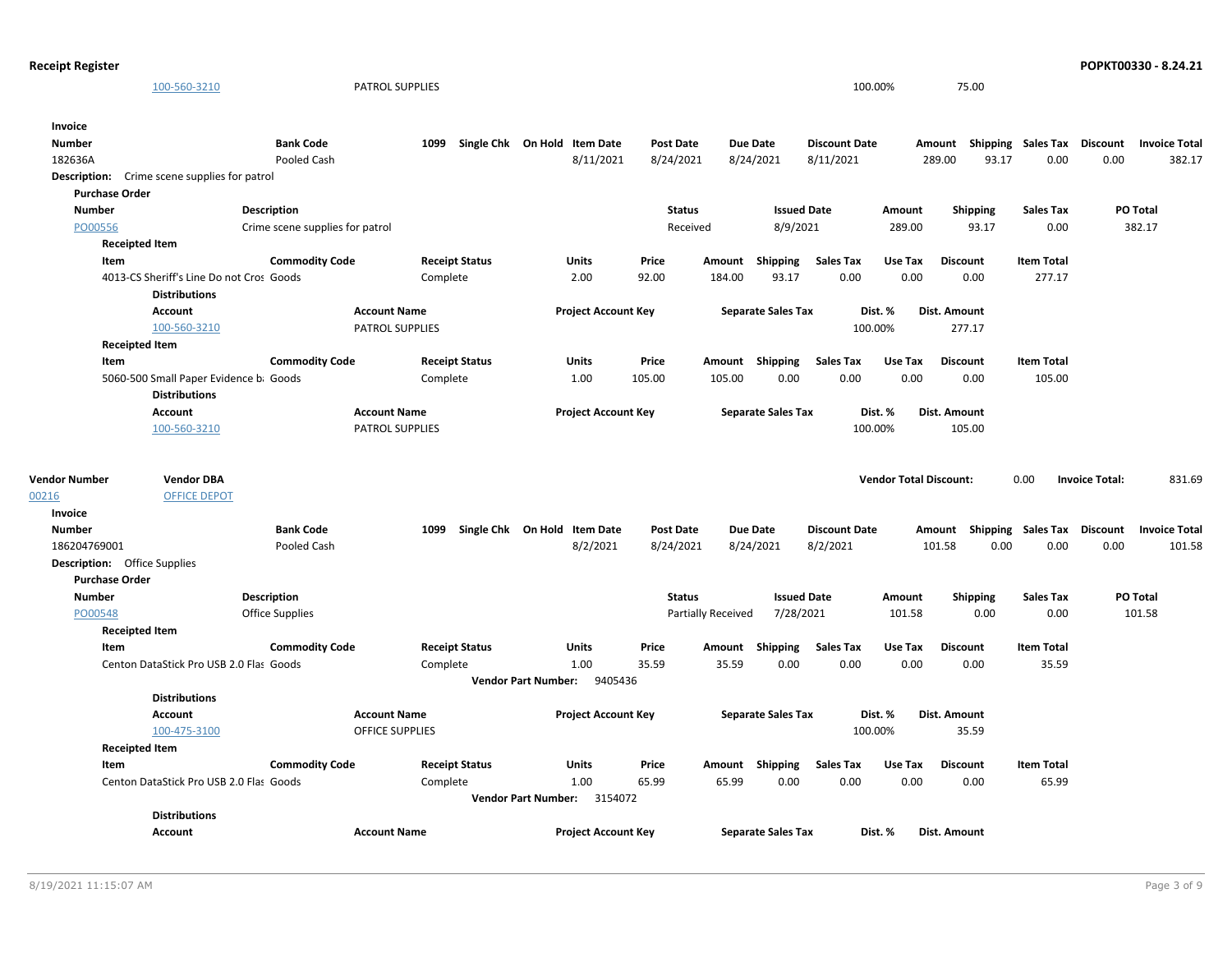```
Receipt Register POPKT00330 - 8.24.21
```

|                       | 100-475-3100                          |                                | <b>OFFICE SUPPLIES</b>            |                              |                  |                    |                           |                          | 100.00%         | 65.99                              |                   |          |                      |
|-----------------------|---------------------------------------|--------------------------------|-----------------------------------|------------------------------|------------------|--------------------|---------------------------|--------------------------|-----------------|------------------------------------|-------------------|----------|----------------------|
|                       |                                       |                                |                                   |                              |                  |                    |                           |                          |                 |                                    |                   |          |                      |
| Invoice               |                                       |                                |                                   |                              |                  |                    |                           |                          |                 |                                    |                   |          |                      |
| Number                |                                       | <b>Bank Code</b>               | 1099                              | Single Chk On Hold Item Date | <b>Post Date</b> |                    | <b>Due Date</b>           | <b>Discount Date</b>     |                 | Amount Shipping Sales Tax          |                   | Discount | <b>Invoice Total</b> |
| 187704541001          |                                       | Pooled Cash                    |                                   | 8/12/2021                    | 8/24/2021        |                    | 8/24/2021                 | 8/12/2021                |                 | 65.88<br>0.00                      | 0.00              | 0.00     | 65.88                |
|                       | <b>Description:</b> office supplies   |                                |                                   |                              |                  |                    |                           |                          |                 |                                    |                   |          |                      |
| <b>Purchase Order</b> |                                       |                                |                                   |                              |                  |                    |                           |                          |                 |                                    |                   |          |                      |
| <b>Number</b>         |                                       | <b>Description</b>             |                                   |                              | <b>Status</b>    |                    | <b>Issued Date</b>        |                          | Amount          | <b>Shipping</b>                    | <b>Sales Tax</b>  |          | PO Total             |
| PO00563               |                                       | office supplies                |                                   |                              | Received         |                    | 8/11/2021                 |                          | 65.88           | 0.00                               | 0.00              |          | 65.88                |
|                       | <b>Receipted Item</b>                 |                                |                                   |                              |                  |                    |                           |                          |                 |                                    | <b>Item Total</b> |          |                      |
| Item                  | #330808 9x12 Clasp Envelopes          | <b>Commodity Code</b><br>Goods | <b>Receipt Status</b><br>Complete | Units<br>1.00                | Price<br>7.00    | Amount<br>7.00     | Shipping<br>0.00          | <b>Sales Tax</b><br>0.00 | Use Tax<br>0.00 | <b>Discount</b><br>0.00            | 7.00              |          |                      |
|                       | <b>Distributions</b>                  |                                |                                   |                              |                  |                    |                           |                          |                 |                                    |                   |          |                      |
|                       | <b>Account</b>                        |                                | <b>Account Name</b>               | <b>Project Account Key</b>   |                  |                    | <b>Separate Sales Tax</b> |                          | Dist. %         | Dist. Amount                       |                   |          |                      |
|                       | 100-450-3100                          |                                | <b>OFFICE SUPPLIES</b>            |                              |                  |                    |                           |                          | 100.00%         | 7.00                               |                   |          |                      |
|                       | <b>Receipted Item</b>                 |                                |                                   |                              |                  |                    |                           |                          |                 |                                    |                   |          |                      |
| Item                  |                                       | <b>Commodity Code</b>          | <b>Receipt Status</b>             | Units                        | Price            | Amount             | <b>Shipping</b>           | <b>Sales Tax</b>         | Use Tax         | <b>Discount</b>                    | <b>Item Total</b> |          |                      |
|                       | #448933 Mat                           | Goods                          | Complete                          | 1.00                         | 28.44            | 28.44              | 0.00                      | 0.00                     | 0.00            | 0.00                               | 28.44             |          |                      |
|                       | <b>Distributions</b>                  |                                |                                   |                              |                  |                    |                           |                          |                 |                                    |                   |          |                      |
|                       | <b>Account</b>                        |                                | <b>Account Name</b>               | <b>Project Account Key</b>   |                  |                    | <b>Separate Sales Tax</b> |                          | Dist. %         | Dist. Amount                       |                   |          |                      |
|                       | 100-450-3100                          |                                | <b>OFFICE SUPPLIES</b>            |                              |                  |                    |                           | 100.00%                  |                 | 28.44                              |                   |          |                      |
|                       | <b>Receipted Item</b>                 |                                |                                   |                              |                  |                    |                           |                          |                 |                                    |                   |          |                      |
| Item                  |                                       | <b>Commodity Code</b>          | <b>Receipt Status</b>             | Units                        | Price            | Amount             | Shipping                  | <b>Sales Tax</b>         | Use Tax         | <b>Discount</b>                    | <b>Item Total</b> |          |                      |
|                       | #633984 #10 Clean & Seal Envelo Goods |                                | Complete                          | 2.00                         | 15.22            | 30.44              | 0.00                      | 0.00                     | 0.00            | 0.00                               | 30.44             |          |                      |
|                       | <b>Distributions</b>                  |                                |                                   |                              |                  |                    |                           |                          |                 |                                    |                   |          |                      |
|                       | <b>Account</b>                        |                                | <b>Account Name</b>               | <b>Project Account Key</b>   |                  |                    | <b>Separate Sales Tax</b> |                          | Dist. %         | Dist. Amount                       |                   |          |                      |
|                       | 100-450-3100                          |                                | OFFICE SUPPLIES                   |                              |                  |                    |                           |                          | 100.00%         | 30.44                              |                   |          |                      |
|                       |                                       |                                |                                   |                              |                  |                    |                           |                          |                 |                                    |                   |          |                      |
| Invoice               |                                       |                                |                                   |                              |                  |                    |                           |                          |                 |                                    |                   |          |                      |
| Number                |                                       | <b>Bank Code</b>               | 1099                              | Single Chk On Hold Item Date | <b>Post Date</b> |                    | <b>Due Date</b>           | <b>Discount Date</b>     |                 | Amount Shipping Sales Tax Discount |                   |          | <b>Invoice Total</b> |
| 187731471001          |                                       | Pooled Cash                    |                                   | 8/9/2021                     | 8/24/2021        |                    | 8/24/2021                 | 8/9/2021                 |                 | 96.81<br>0.00                      | 0.00              | 0.00     | 96.81                |
| Description: INK      |                                       |                                |                                   |                              |                  |                    |                           |                          |                 |                                    |                   |          |                      |
| <b>Purchase Order</b> |                                       |                                |                                   |                              |                  |                    |                           |                          |                 |                                    |                   |          |                      |
| <b>Number</b>         |                                       | Description                    |                                   |                              | <b>Status</b>    |                    | <b>Issued Date</b>        |                          | Amount          | Shipping                           | Sales Tax         |          | PO Total             |
| PO00558               | <b>INK</b>                            |                                |                                   |                              |                  | Partially Received | 8/9/2021                  |                          | 96.81           | 0.00                               | 0.00              |          | 96.81                |
|                       | <b>Receipted Item</b>                 |                                |                                   |                              |                  |                    |                           |                          |                 |                                    |                   |          |                      |
| Item                  |                                       | <b>Commodity Code</b>          | <b>Receipt Status</b>             | <b>Units</b>                 | Price            | Amount             | Shipping                  | <b>Sales Tax</b>         | Use Tax         | <b>Discount</b>                    | <b>Item Total</b> |          |                      |
|                       | Combo Pack                            | Goods                          | Complete                          | 1.00                         | 96.81            | 96.81              | 0.00                      | 0.00                     | 0.00            | 0.00                               | 96.81             |          |                      |
|                       | <b>Distributions</b>                  |                                |                                   |                              |                  |                    |                           |                          |                 |                                    |                   |          |                      |
|                       | <b>Account</b>                        |                                | <b>Account Name</b>               | <b>Project Account Key</b>   |                  |                    | <b>Separate Sales Tax</b> |                          | Dist. %         | <b>Dist. Amount</b>                |                   |          |                      |
|                       | 100-591-3100                          |                                | <b>OFFICE SUPPLIES</b>            |                              |                  |                    |                           |                          | 100.00%         | 96.81                              |                   |          |                      |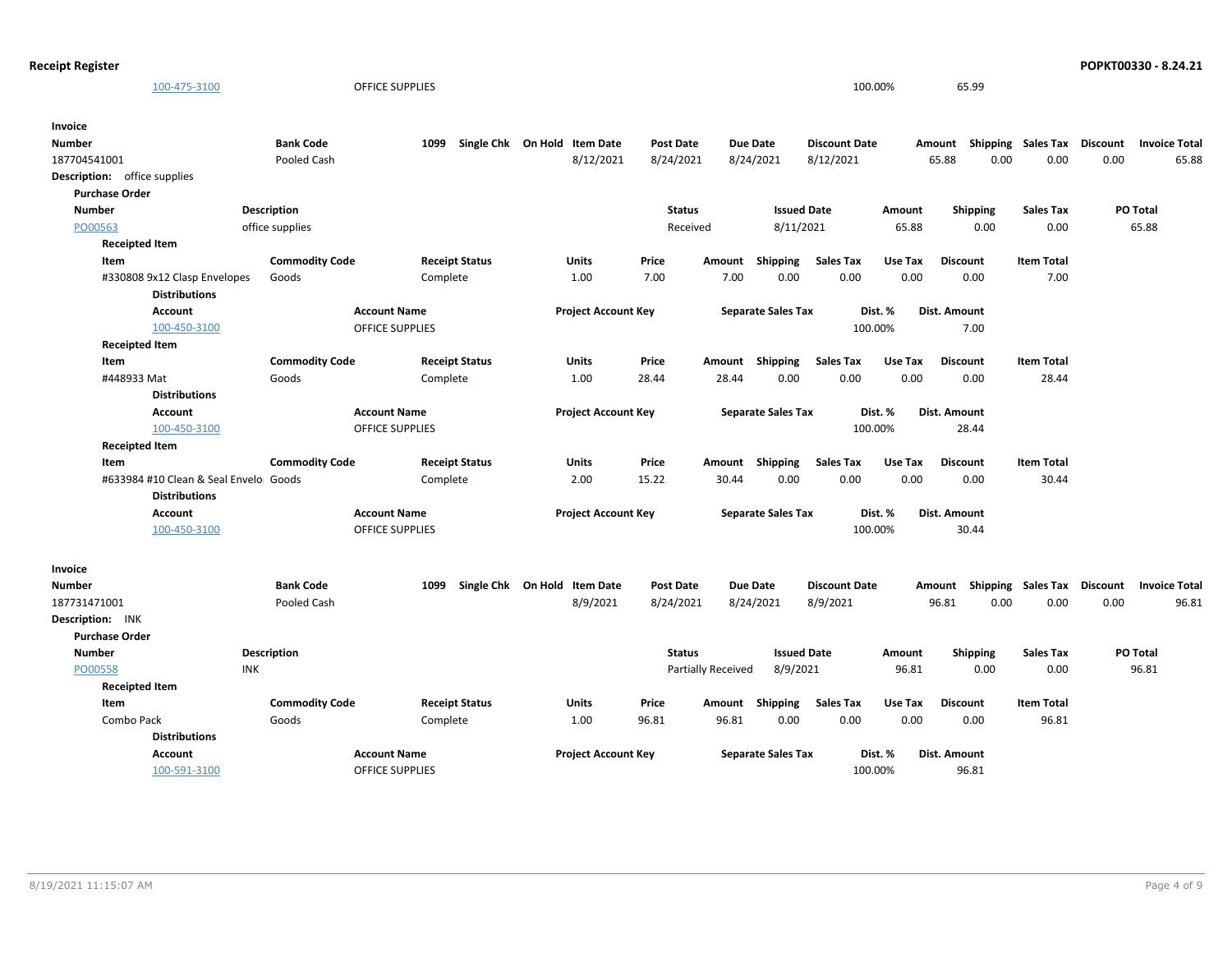| Invoice                      |                                              |                                   |                              |                           |                |                                |                      |                 |                                                  |                          |      |                      |
|------------------------------|----------------------------------------------|-----------------------------------|------------------------------|---------------------------|----------------|--------------------------------|----------------------|-----------------|--------------------------------------------------|--------------------------|------|----------------------|
| <b>Number</b>                | <b>Bank Code</b>                             | 1099                              | Single Chk On Hold Item Date | <b>Post Date</b>          |                | Due Date                       | <b>Discount Date</b> |                 | Amount Shipping Sales Tax Discount               |                          |      | <b>Invoice Total</b> |
| 188362265001                 | Pooled Cash                                  |                                   | 8/10/2021                    | 8/24/2021                 |                | 8/24/2021                      | 8/10/2021            |                 | 74.90<br>0.00                                    | 0.00                     | 0.00 | 74.90                |
| Description: OFFICE SUPPLIES |                                              |                                   |                              |                           |                |                                |                      |                 |                                                  |                          |      |                      |
| <b>Purchase Order</b>        |                                              |                                   |                              |                           |                |                                |                      |                 |                                                  |                          |      |                      |
| <b>Number</b>                | <b>Description</b>                           |                                   |                              | <b>Status</b>             |                | <b>Issued Date</b>             |                      | Amount          | <b>Shipping</b>                                  | <b>Sales Tax</b>         |      | PO Total             |
| PO00559                      | <b>OFFICE SUPPLIES</b>                       |                                   |                              | Received                  |                | 8/9/2021                       |                      | 74.90           | 0.00                                             | 0.00                     |      | 74.90                |
| <b>Receipted Item</b>        |                                              |                                   |                              |                           |                |                                |                      |                 |                                                  |                          |      |                      |
| Item                         | <b>Commodity Code</b>                        | <b>Receipt Status</b>             | Units                        | Price                     | Amount         | <b>Shipping</b>                | <b>Sales Tax</b>     | Use Tax         | <b>Discount</b>                                  | <b>Item Total</b>        |      |                      |
| 4700238 usb microphone       | Goods                                        | Complete                          | 1.00                         | 48.99                     | 48.99          | 0.00                           | 0.00                 | 0.00            | 0.00                                             | 48.99                    |      |                      |
| <b>Distributions</b>         |                                              |                                   |                              |                           |                |                                |                      |                 |                                                  |                          |      |                      |
| <b>Account</b>               |                                              | <b>Account Name</b>               | <b>Project Account Key</b>   |                           |                | <b>Separate Sales Tax</b>      |                      | Dist. %         | Dist. Amount                                     |                          |      |                      |
| 100-455-3100                 |                                              | <b>OFFICE SUPPLIES</b>            |                              |                           |                |                                | 100.00%              |                 | 48.99                                            |                          |      |                      |
| <b>Receipted Item</b>        |                                              |                                   |                              |                           |                |                                |                      |                 |                                                  |                          |      |                      |
| Item                         | <b>Commodity Code</b>                        | <b>Receipt Status</b>             | Units                        | Price                     |                | Amount Shipping                | <b>Sales Tax</b>     | Use Tax         | <b>Discount</b>                                  | <b>Item Total</b>        |      |                      |
| 584677 wall planner          | Goods                                        | Complete                          | 1.00                         | 25.91                     | 25.91          | 0.00                           | 0.00                 | 0.00            | 0.00                                             | 25.91                    |      |                      |
| <b>Distributions</b>         |                                              |                                   |                              |                           |                |                                |                      |                 |                                                  |                          |      |                      |
| <b>Account</b>               |                                              | <b>Account Name</b>               | <b>Project Account Key</b>   |                           |                | <b>Separate Sales Tax</b>      |                      | Dist. %         | Dist. Amount                                     |                          |      |                      |
| 100-455-3100                 |                                              | <b>OFFICE SUPPLIES</b>            |                              |                           |                |                                | 100.00%              |                 | 25.91                                            |                          |      |                      |
|                              |                                              |                                   |                              |                           |                |                                |                      |                 |                                                  |                          |      |                      |
| Invoice                      |                                              |                                   |                              |                           |                |                                |                      |                 |                                                  |                          |      |                      |
| <b>Number</b>                | <b>Bank Code</b>                             | 1099                              | Single Chk On Hold Item Date | <b>Post Date</b>          |                | Due Date                       | <b>Discount Date</b> |                 | Amount Shipping Sales Tax Discount Invoice Total |                          |      |                      |
| 188362867001                 | Pooled Cash                                  |                                   | 8/10/2021                    | 8/24/2021                 |                | 8/24/2021                      | 8/10/2021            |                 | 18.54<br>0.00                                    | 0.00                     | 0.00 | 18.54                |
| Description: OFFICE SUPPLIES |                                              |                                   |                              |                           |                |                                |                      |                 |                                                  |                          |      |                      |
| <b>Purchase Order</b>        |                                              |                                   |                              |                           |                |                                |                      |                 |                                                  |                          |      |                      |
| <b>Number</b><br>PO00559     | <b>Description</b><br><b>OFFICE SUPPLIES</b> |                                   |                              | <b>Status</b><br>Received |                | <b>Issued Date</b><br>8/9/2021 |                      | Amount<br>18.54 | <b>Shipping</b><br>0.00                          | <b>Sales Tax</b><br>0.00 |      | PO Total<br>18.54    |
| <b>Receipted Item</b>        |                                              |                                   |                              |                           |                |                                |                      |                 |                                                  |                          |      |                      |
| Item                         |                                              |                                   | Units                        | Price                     |                |                                |                      | Use Tax         | <b>Discount</b>                                  | <b>Item Total</b>        |      |                      |
| 750641 cross pen refills     | <b>Commodity Code</b><br>Goods               | <b>Receipt Status</b><br>Complete | 1.00                         | 7.99                      | Amount<br>7.99 | <b>Shipping</b><br>0.00        | Sales Tax<br>0.00    | 0.00            | 0.00                                             | 7.99                     |      |                      |
| <b>Distributions</b>         |                                              |                                   |                              |                           |                |                                |                      |                 |                                                  |                          |      |                      |
| <b>Account</b>               |                                              | <b>Account Name</b>               | <b>Project Account Key</b>   |                           |                | <b>Separate Sales Tax</b>      |                      | Dist. %         | Dist. Amount                                     |                          |      |                      |
| 100-455-3100                 |                                              | <b>OFFICE SUPPLIES</b>            |                              |                           |                |                                | 100.00%              |                 | 7.99                                             |                          |      |                      |
| <b>Receipted Item</b>        |                                              |                                   |                              |                           |                |                                |                      |                 |                                                  |                          |      |                      |
| Item                         | <b>Commodity Code</b>                        | <b>Receipt Status</b>             | Units                        | Price                     |                | Amount Shipping                | <b>Sales Tax</b>     | Use Tax         | <b>Discount</b>                                  | <b>Item Total</b>        |      |                      |
| 752831 sight savers          | Goods                                        | Complete                          | 1.00                         | 10.55                     | 10.55          | 0.00                           | 0.00                 | 0.00            | 0.00                                             | 10.55                    |      |                      |
| <b>Distributions</b>         |                                              |                                   |                              |                           |                |                                |                      |                 |                                                  |                          |      |                      |
| <b>Account</b>               |                                              | <b>Account Name</b>               | <b>Project Account Key</b>   |                           |                | <b>Separate Sales Tax</b>      |                      | Dist. %         | Dist. Amount                                     |                          |      |                      |
| 100-455-3100                 |                                              | <b>OFFICE SUPPLIES</b>            |                              |                           |                |                                | 100.00%              |                 | 10.55                                            |                          |      |                      |
|                              |                                              |                                   |                              |                           |                |                                |                      |                 |                                                  |                          |      |                      |
| Invoice                      |                                              |                                   |                              |                           |                |                                |                      |                 |                                                  |                          |      |                      |
| Number                       | <b>Bank Code</b>                             | 1099                              | Single Chk On Hold Item Date | <b>Post Date</b>          |                | Due Date                       | <b>Discount Date</b> |                 | Amount Shipping Sales Tax Discount               |                          |      | <b>Invoice Total</b> |
| 188366820001                 | Pooled Cash                                  |                                   | 8/10/2021                    | 8/24/2021                 |                | 8/24/2021                      | 8/10/2021            |                 | 11.33<br>0.00                                    | 0.00                     | 0.00 | 11.33                |
| Desenintings Office Cuneline |                                              |                                   |                              |                           |                |                                |                      |                 |                                                  |                          |      |                      |

Description: Office Supplies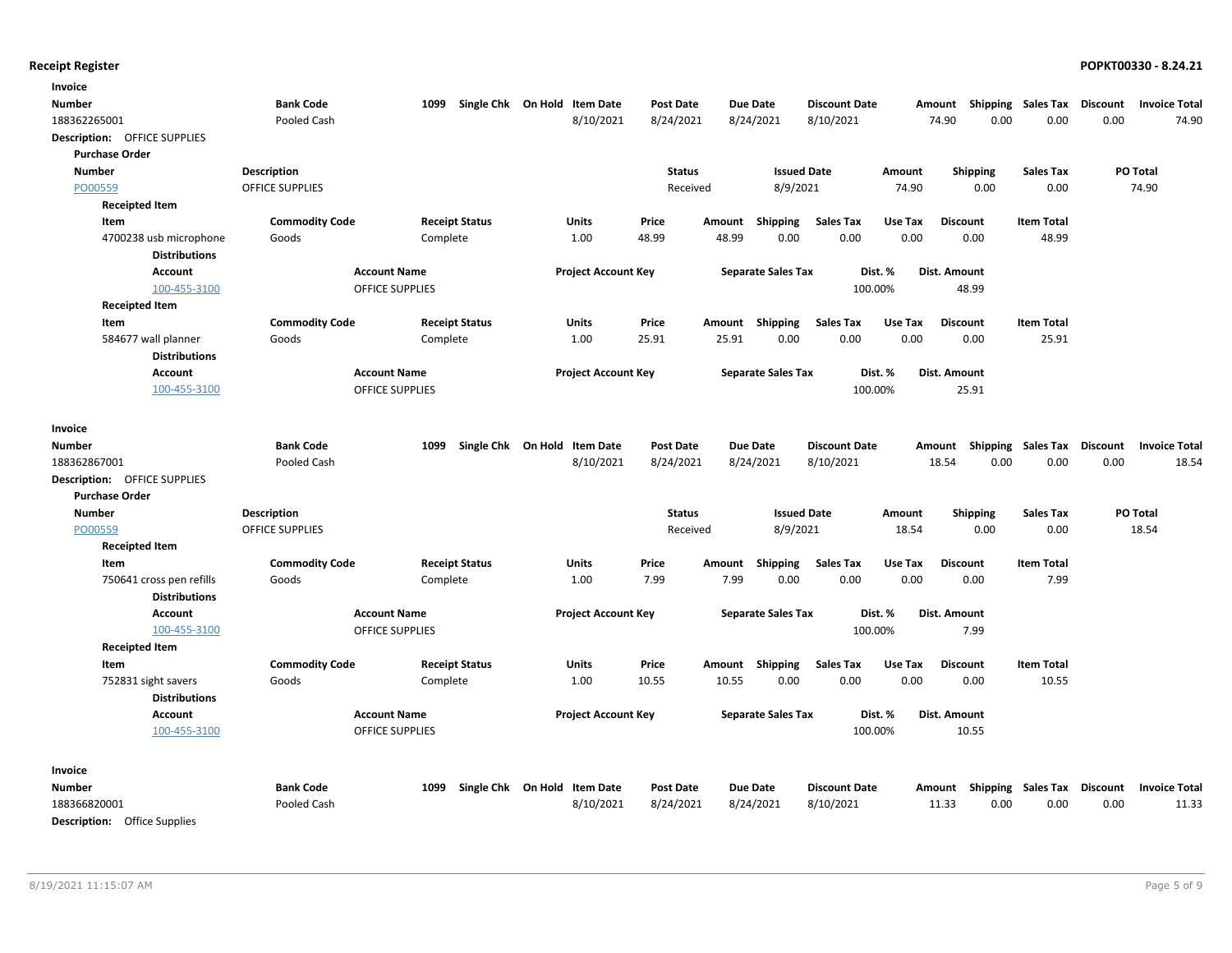| <b>Purchase Order</b>               |                       |                                               |                              |                  |        |                           |                      |         |                                    |                   |      |                      |
|-------------------------------------|-----------------------|-----------------------------------------------|------------------------------|------------------|--------|---------------------------|----------------------|---------|------------------------------------|-------------------|------|----------------------|
| <b>Number</b>                       | Description           |                                               |                              | <b>Status</b>    |        | <b>Issued Date</b>        |                      | Amount  | <b>Shipping</b>                    | Sales Tax         |      | PO Total             |
| PO00560                             | Office Supplies       |                                               |                              | Received         |        | 8/9/2021                  |                      | 11.33   | 0.00                               | 0.00              |      | 11.33                |
| <b>Receipted Item</b>               |                       |                                               |                              |                  |        |                           |                      |         |                                    |                   |      |                      |
| Item                                | <b>Commodity Code</b> | <b>Receipt Status</b>                         | <b>Units</b>                 | Price            | Amount | Shipping                  | <b>Sales Tax</b>     | Use Tax | <b>Discount</b>                    | <b>Item Total</b> |      |                      |
| 675594 File Folders                 | Goods                 | Complete                                      | 1.00                         | 11.33            | 11.33  | 0.00                      | 0.00                 | 0.00    | 0.00                               | 11.33             |      |                      |
| <b>Distributions</b>                |                       |                                               |                              |                  |        |                           |                      |         |                                    |                   |      |                      |
| <b>Account</b>                      |                       | <b>Account Name</b>                           | <b>Project Account Key</b>   |                  |        | <b>Separate Sales Tax</b> |                      | Dist. % | Dist. Amount                       |                   |      |                      |
| 100-495-3100                        |                       | <b>OFFICE SUPPLIES</b>                        |                              |                  |        |                           | 100.00%              |         | 11.33                              |                   |      |                      |
| <b>Invoice</b>                      |                       |                                               |                              |                  |        |                           |                      |         |                                    |                   |      |                      |
| <b>Number</b>                       | <b>Bank Code</b>      | 1099                                          | Single Chk On Hold Item Date | <b>Post Date</b> |        | <b>Due Date</b>           | <b>Discount Date</b> |         | Amount Shipping Sales Tax Discount |                   |      | <b>Invoice Total</b> |
| 188367111001                        | Pooled Cash           |                                               | 8/10/2021                    | 8/24/2021        |        | 8/24/2021                 | 8/10/2021            |         | 351.70<br>0.00                     | 0.00              | 0.00 | 351.70               |
| <b>Description:</b> Office Supplies |                       |                                               |                              |                  |        |                           |                      |         |                                    |                   |      |                      |
| <b>Purchase Order</b>               |                       |                                               |                              |                  |        |                           |                      |         |                                    |                   |      |                      |
| <b>Number</b>                       | <b>Description</b>    |                                               |                              | <b>Status</b>    |        | <b>Issued Date</b>        |                      | Amount  | <b>Shipping</b>                    | <b>Sales Tax</b>  |      | PO Total             |
| PO00560                             | Office Supplies       |                                               |                              | Received         |        | 8/9/2021                  |                      | 351.70  | 0.00                               | 0.00              |      | 351.70               |
| <b>Receipted Item</b>               |                       |                                               |                              |                  |        |                           |                      |         |                                    |                   |      |                      |
| Item                                | <b>Commodity Code</b> | <b>Receipt Status</b>                         | <b>Units</b>                 | Price            | Amount | Shipping                  | <b>Sales Tax</b>     | Use Tax | <b>Discount</b>                    | <b>Item Total</b> |      |                      |
| 342073 storage boxes                | Goods                 | Complete                                      | 1.00                         | 77.48            | 77.48  | 0.00                      | 0.00                 | 0.00    | 0.00                               | 77.48             |      |                      |
| <b>Distributions</b>                |                       |                                               |                              |                  |        |                           |                      |         |                                    |                   |      |                      |
| <b>Account</b>                      |                       | <b>Account Name</b>                           | <b>Project Account Key</b>   |                  |        | <b>Separate Sales Tax</b> |                      | Dist. % | Dist. Amount                       |                   |      |                      |
| 100-495-3100                        |                       | <b>OFFICE SUPPLIES</b>                        |                              |                  |        |                           | 100.00%              |         | 77.48                              |                   |      |                      |
| <b>Receipted Item</b>               |                       |                                               |                              |                  |        |                           |                      |         |                                    |                   |      |                      |
| Item                                | <b>Commodity Code</b> | <b>Receipt Status</b>                         | Units                        | Price            |        | Amount Shipping           | <b>Sales Tax</b>     | Use Tax | <b>Discount</b>                    | <b>Item Total</b> |      |                      |
| 450244 Red Pens                     | Goods                 | Complete                                      | 1.00                         | 20.89            | 20.89  | 0.00                      | 0.00                 | 0.00    | 0.00                               | 20.89             |      |                      |
| <b>Distributions</b>                |                       |                                               |                              |                  |        |                           |                      |         |                                    |                   |      |                      |
| <b>Account</b><br>100-495-3100      |                       | <b>Account Name</b><br><b>OFFICE SUPPLIES</b> | <b>Project Account Key</b>   |                  |        | <b>Separate Sales Tax</b> | 100.00%              | Dist. % | Dist. Amount                       |                   |      |                      |
|                                     |                       |                                               |                              |                  |        |                           |                      |         | 20.89                              |                   |      |                      |
| <b>Receipted Item</b><br>Item       | <b>Commodity Code</b> | <b>Receipt Status</b>                         | Units                        | Price            |        | Amount Shipping           | <b>Sales Tax</b>     | Use Tax | <b>Discount</b>                    | <b>Item Total</b> |      |                      |
| binder clips                        | Goods                 | Complete                                      | 1.00                         | 4.49             | 4.49   | 0.00                      | 0.00                 | 0.00    | 0.00                               | 4.49              |      |                      |
| <b>Distributions</b>                |                       |                                               |                              |                  |        |                           |                      |         |                                    |                   |      |                      |
| <b>Account</b>                      |                       | <b>Account Name</b>                           | <b>Project Account Key</b>   |                  |        | <b>Separate Sales Tax</b> |                      | Dist. % | Dist. Amount                       |                   |      |                      |
| 100-495-3100                        |                       | OFFICE SUPPLIES                               |                              |                  |        |                           | 100.00%              |         | 4.49                               |                   |      |                      |
| <b>Receipted Item</b>               |                       |                                               |                              |                  |        |                           |                      |         |                                    |                   |      |                      |
| Item                                | <b>Commodity Code</b> | <b>Receipt Status</b>                         | Units                        | Price            |        | Amount Shipping           | <b>Sales Tax</b>     | Use Tax | <b>Discount</b>                    | <b>Item Total</b> |      |                      |
| correction tape 254089              | Goods                 | Complete                                      | 2.00                         | 3.94             | 7.88   | 0.00                      | 0.00                 | 0.00    | 0.00                               | 7.88              |      |                      |
| <b>Distributions</b>                |                       |                                               |                              |                  |        |                           |                      |         |                                    |                   |      |                      |
| <b>Account</b>                      |                       | <b>Account Name</b>                           | <b>Project Account Key</b>   |                  |        | <b>Separate Sales Tax</b> |                      | Dist. % | Dist. Amount                       |                   |      |                      |
| 100-495-3100                        |                       | <b>OFFICE SUPPLIES</b>                        |                              |                  |        |                           | 100.00%              |         | 7.88                               |                   |      |                      |
| <b>Receipted Item</b>               |                       |                                               |                              |                  |        |                           |                      |         |                                    |                   |      |                      |
| Item                                | <b>Commodity Code</b> | <b>Receipt Status</b>                         | <b>Units</b>                 | Price            | Amount | Shipping                  | <b>Sales Tax</b>     | Use Tax | <b>Discount</b>                    | <b>Item Total</b> |      |                      |
| File Folders 810838                 | Goods                 | Complete                                      | 6.00                         | 5.39             | 32.34  | 0.00                      | 0.00                 | 0.00    | 0.00                               | 32.34             |      |                      |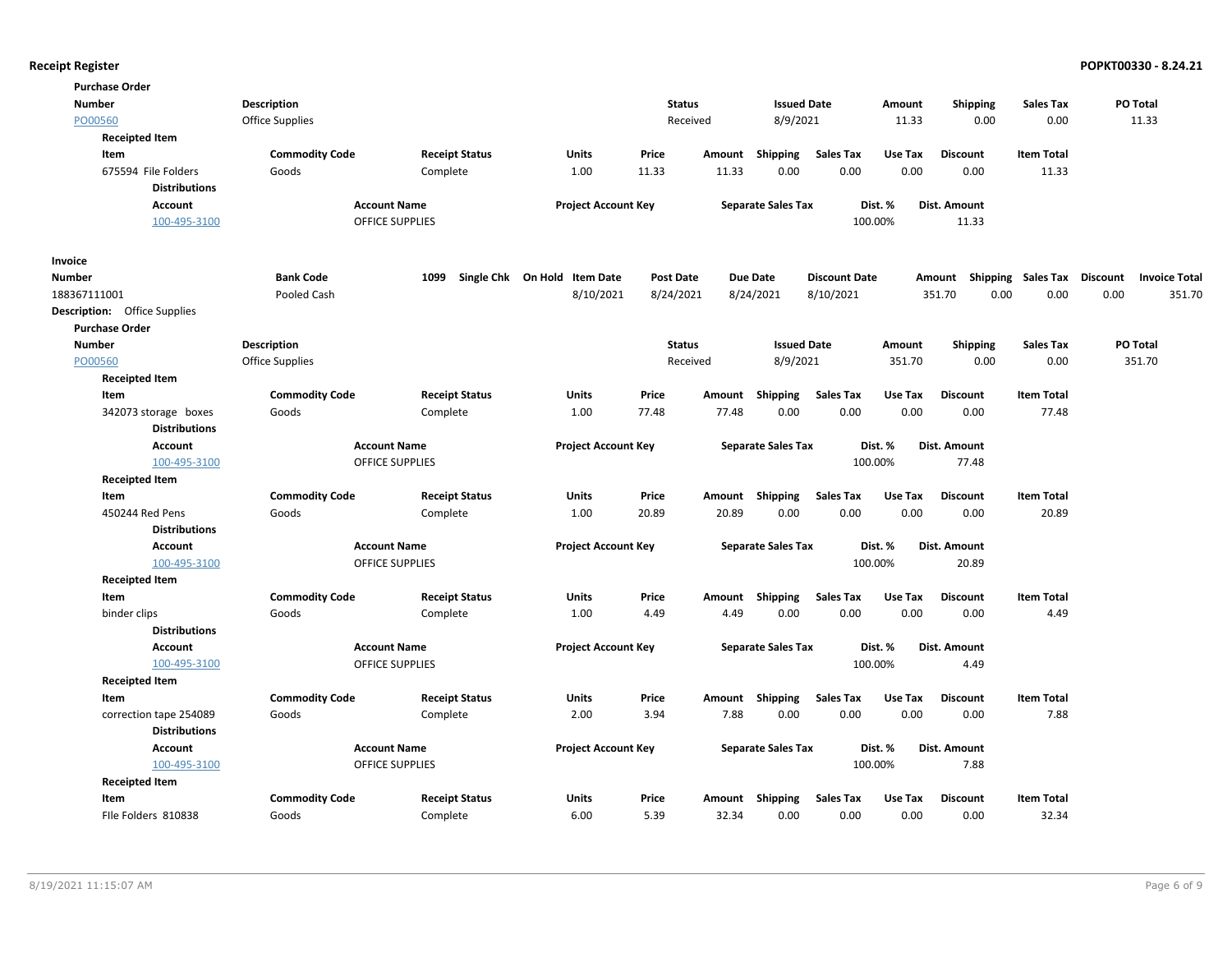|                                     | <b>Distributions</b> |                        |                        |                              |                  |        |                           |                      |         |                     |                    |                                         |
|-------------------------------------|----------------------|------------------------|------------------------|------------------------------|------------------|--------|---------------------------|----------------------|---------|---------------------|--------------------|-----------------------------------------|
|                                     | <b>Account</b>       |                        | <b>Account Name</b>    | <b>Project Account Key</b>   |                  |        | <b>Separate Sales Tax</b> |                      | Dist. % | Dist. Amount        |                    |                                         |
|                                     | 100-495-3100         |                        | <b>OFFICE SUPPLIES</b> |                              |                  |        |                           |                      | 100.00% | 32.34               |                    |                                         |
| <b>Receipted Item</b>               |                      |                        |                        |                              |                  |        |                           |                      |         |                     |                    |                                         |
| Item                                |                      | <b>Commodity Code</b>  | <b>Receipt Status</b>  | Units                        | Price            | Amount | Shipping                  | <b>Sales Tax</b>     | Use Tax | <b>Discount</b>     | <b>Item Total</b>  |                                         |
| post it flags 369571                |                      | Goods                  | Complete               | 1.00                         | 2.85             | 2.85   | 0.00                      | 0.00                 | 0.00    | 0.00                | 2.85               |                                         |
|                                     | <b>Distributions</b> |                        |                        |                              |                  |        |                           |                      |         |                     |                    |                                         |
|                                     | <b>Account</b>       |                        | <b>Account Name</b>    | <b>Project Account Key</b>   |                  |        | <b>Separate Sales Tax</b> |                      | Dist. % | Dist. Amount        |                    |                                         |
|                                     | 100-495-3100         |                        | OFFICE SUPPLIES        |                              |                  |        |                           |                      | 100.00% | 2.85                |                    |                                         |
| <b>Receipted Item</b>               |                      |                        |                        |                              |                  |        |                           |                      |         |                     |                    |                                         |
| Item                                |                      | <b>Commodity Code</b>  | <b>Receipt Status</b>  | Units                        | Price            |        | Amount Shipping           | <b>Sales Tax</b>     | Use Tax | <b>Discount</b>     | <b>Item Total</b>  |                                         |
| post its                            |                      | Goods                  | Complete               | 2.00                         | 11.61            | 23.22  | 0.00                      | 0.00                 | 0.00    | 0.00                | 23.22              |                                         |
|                                     | <b>Distributions</b> |                        |                        |                              |                  |        |                           |                      |         |                     |                    |                                         |
|                                     | <b>Account</b>       |                        | <b>Account Name</b>    | <b>Project Account Key</b>   |                  |        | <b>Separate Sales Tax</b> |                      | Dist. % | <b>Dist. Amount</b> |                    |                                         |
|                                     | 100-495-3100         |                        | OFFICE SUPPLIES        |                              |                  |        |                           |                      | 100.00% | 23.22               |                    |                                         |
| <b>Receipted Item</b>               |                      |                        |                        |                              |                  |        |                           |                      |         |                     |                    |                                         |
| Item                                |                      | <b>Commodity Code</b>  | <b>Receipt Status</b>  | Units                        | Price            | Amount | Shipping                  | <b>Sales Tax</b>     | Use Tax | <b>Discount</b>     | <b>Item Total</b>  |                                         |
| scotch tape                         |                      | Goods                  | Complete               | 1.00                         | 16.94            | 16.94  | 0.00                      | 0.00                 | 0.00    | 0.00                | 16.94              |                                         |
|                                     | <b>Distributions</b> |                        |                        |                              |                  |        |                           |                      |         |                     |                    |                                         |
|                                     | <b>Account</b>       |                        | <b>Account Name</b>    | <b>Project Account Key</b>   |                  |        | <b>Separate Sales Tax</b> |                      | Dist. % | <b>Dist. Amount</b> |                    |                                         |
|                                     | 100-495-3100         |                        | OFFICE SUPPLIES        |                              |                  |        |                           |                      | 100.00% | 16.94               |                    |                                         |
| <b>Receipted Item</b>               |                      |                        |                        |                              |                  |        |                           |                      |         |                     |                    |                                         |
| Item                                |                      | <b>Commodity Code</b>  | <b>Receipt Status</b>  | Units                        | Price            |        | Amount Shipping           | <b>Sales Tax</b>     | Use Tax | <b>Discount</b>     | <b>Item Total</b>  |                                         |
| Toner 883741                        |                      | Goods                  | Complete               | 1.00                         | 165.61           | 165.61 | 0.00                      | 0.00                 | 0.00    | 0.00                | 165.61             |                                         |
|                                     | <b>Distributions</b> |                        |                        |                              |                  |        |                           |                      |         |                     |                    |                                         |
|                                     | <b>Account</b>       |                        | <b>Account Name</b>    | <b>Project Account Key</b>   |                  |        | <b>Separate Sales Tax</b> |                      | Dist. % | Dist. Amount        |                    |                                         |
|                                     | 100-510-3100         |                        | <b>OFFICE SUPPLIES</b> |                              |                  |        |                           |                      | 100.00% | 165.61              |                    |                                         |
| Invoice                             |                      |                        |                        |                              |                  |        |                           |                      |         |                     |                    |                                         |
| <b>Number</b>                       |                      | <b>Bank Code</b>       | 1099                   | Single Chk On Hold Item Date | <b>Post Date</b> |        | <b>Due Date</b>           | <b>Discount Date</b> |         | Amount              | Shipping Sales Tax | <b>Discount</b><br><b>Invoice Total</b> |
| 188777827001                        |                      | Pooled Cash            |                        | 8/11/2021                    | 8/24/2021        |        | 8/24/2021                 | 8/11/2021            |         | 20.97               | 0.00<br>0.00       | 0.00<br>20.97                           |
| <b>Description:</b> Office Supplies |                      |                        |                        |                              |                  |        |                           |                      |         |                     |                    |                                         |
| <b>Purchase Order</b>               |                      |                        |                        |                              |                  |        |                           |                      |         |                     |                    |                                         |
| <b>Number</b>                       |                      | <b>Description</b>     |                        |                              | <b>Status</b>    |        | <b>Issued Date</b>        |                      | Amount  | <b>Shipping</b>     | <b>Sales Tax</b>   | PO Total                                |
| PO00566                             |                      | <b>Office Supplies</b> |                        |                              | Received         |        | 8/11/2021                 |                      | 20.97   | 0.00                | 0.00               | 20.97                                   |
| <b>Receipted Item</b>               |                      |                        |                        |                              |                  |        |                           |                      |         |                     |                    |                                         |
| Item                                |                      | <b>Commodity Code</b>  | <b>Receipt Status</b>  | <b>Units</b>                 | Price            | Amount | Shipping                  | <b>Sales Tax</b>     | Use Tax | <b>Discount</b>     | <b>Item Total</b>  |                                         |
| <b>AA Batteries</b>                 |                      | Goods                  | Complete               | 1.00                         | 20.97            | 20.97  | 0.00                      | 0.00                 | 0.00    | 0.00                | 20.97              |                                         |
|                                     | <b>Distributions</b> |                        |                        |                              |                  |        |                           |                      |         |                     |                    |                                         |
|                                     | <b>Account</b>       |                        | <b>Account Name</b>    | <b>Project Account Key</b>   |                  |        | <b>Separate Sales Tax</b> |                      | Dist. % | Dist. Amount        |                    |                                         |
|                                     | 100-510-3100         |                        | <b>OFFICE SUPPLIES</b> |                              |                  |        |                           |                      | 100.00% | 20.97               |                    |                                         |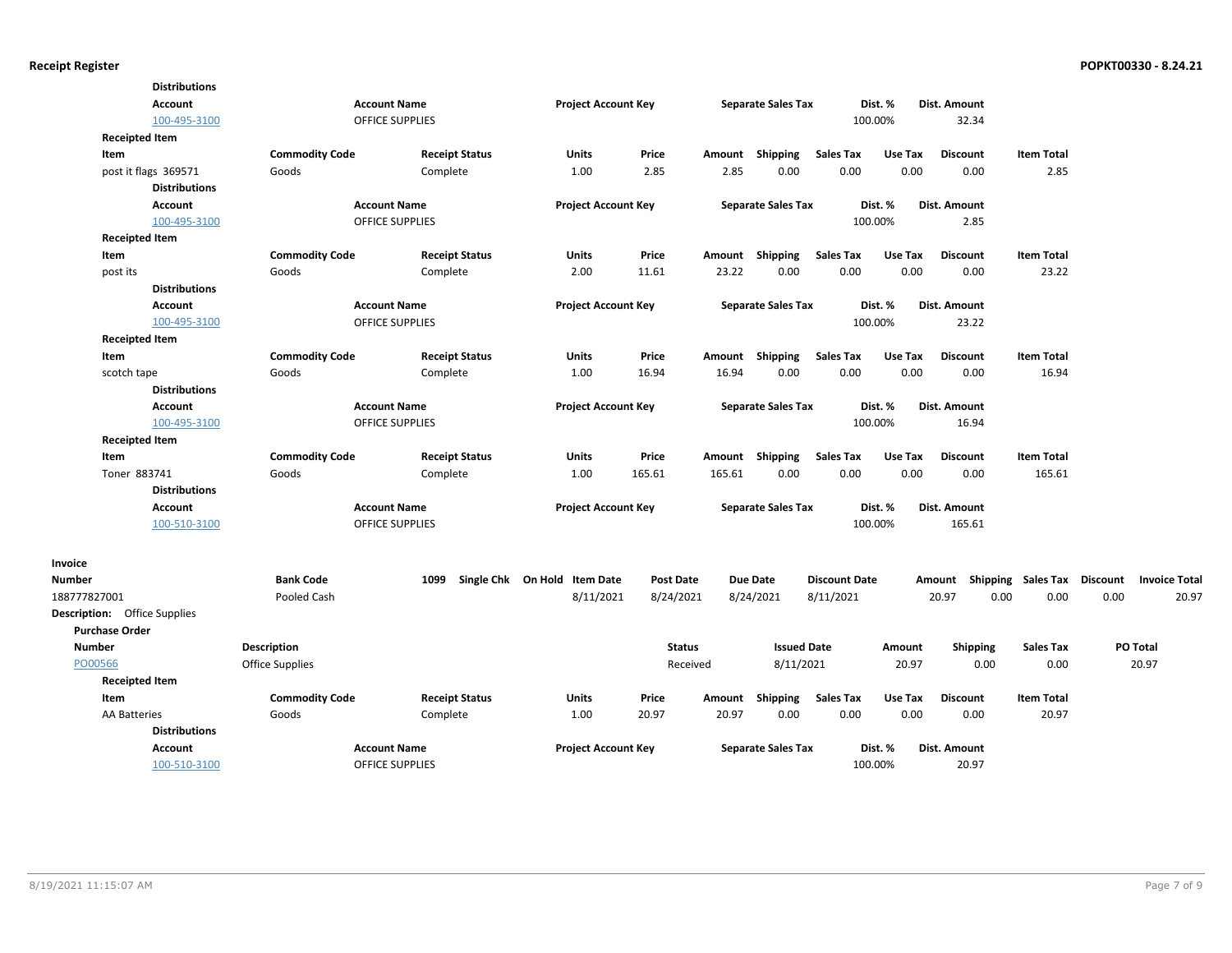| Invoice                             |                                |                            |                                        |                              |                  |                 |                           |                      |                               |                                    |                   |                               |                      |
|-------------------------------------|--------------------------------|----------------------------|----------------------------------------|------------------------------|------------------|-----------------|---------------------------|----------------------|-------------------------------|------------------------------------|-------------------|-------------------------------|----------------------|
| <b>Number</b>                       |                                | <b>Bank Code</b>           | 1099                                   | Single Chk On Hold Item Date | <b>Post Date</b> |                 | <b>Due Date</b>           | <b>Discount Date</b> |                               | Amount Shipping Sales Tax          |                   | Discount                      | <b>Invoice Total</b> |
| 188778510001                        |                                | Pooled Cash                |                                        | 8/11/2021                    | 8/24/2021        |                 | 8/24/2021                 | 8/11/2021            |                               | 89.98<br>0.00                      | 0.00              | 0.00                          | 89.98                |
| <b>Description:</b> Office Supplies |                                |                            |                                        |                              |                  |                 |                           |                      |                               |                                    |                   |                               |                      |
| <b>Purchase Order</b>               |                                |                            |                                        |                              |                  |                 |                           |                      |                               |                                    |                   |                               |                      |
| <b>Number</b>                       |                                | <b>Description</b>         |                                        |                              | <b>Status</b>    |                 | <b>Issued Date</b>        |                      | Amount                        | Shipping                           | Sales Tax         | PO Total                      |                      |
| PO00566                             |                                | Office Supplies            |                                        |                              | Received         |                 | 8/11/2021                 |                      | 89.98                         | 0.00                               | 0.00              |                               | 89.98                |
|                                     | <b>Receipted Item</b>          |                            |                                        |                              |                  |                 |                           |                      |                               |                                    |                   |                               |                      |
| Item                                |                                | <b>Commodity Code</b>      | <b>Receipt Status</b>                  | Units                        | Price            |                 | Amount Shipping           | <b>Sales Tax</b>     | Use Tax                       | <b>Discount</b>                    | <b>Item Total</b> |                               |                      |
|                                     | <b>Check Envelopes</b>         | Goods                      | Complete                               | 2.00                         | 44.99            | 89.98           | 0.00                      | 0.00                 | 0.00                          | 0.00                               | 89.98             |                               |                      |
|                                     | <b>Distributions</b>           |                            |                                        |                              |                  |                 |                           |                      |                               |                                    |                   |                               |                      |
|                                     | <b>Account</b>                 |                            | <b>Account Name</b>                    | <b>Project Account Key</b>   |                  |                 | <b>Separate Sales Tax</b> |                      | Dist. %                       | Dist. Amount                       |                   |                               |                      |
|                                     | 100-510-3100                   |                            | <b>OFFICE SUPPLIES</b>                 |                              |                  |                 |                           | 100.00%              |                               | 89.98                              |                   |                               |                      |
|                                     |                                |                            |                                        |                              |                  |                 |                           |                      |                               |                                    |                   |                               |                      |
| <b>Vendor Number</b>                | <b>Vendor DBA</b>              |                            |                                        |                              |                  |                 |                           |                      | <b>Vendor Total Discount:</b> |                                    | 0.00              | <b>Invoice Total:</b>         | 346.88               |
| 00596                               | <b>SOUTHERN TIRE MART, LLC</b> |                            |                                        |                              |                  |                 |                           |                      |                               |                                    |                   |                               |                      |
| <b>Invoice</b><br><b>Number</b>     |                                | <b>Bank Code</b>           | 1099                                   | Single Chk On Hold Item Date | <b>Post Date</b> |                 | <b>Due Date</b>           | <b>Discount Date</b> |                               | Amount Shipping Sales Tax Discount |                   |                               | <b>Invoice Total</b> |
| 4170038836                          |                                | Pooled Cash                |                                        | 8/17/2021                    | 8/24/2021        |                 | 8/24/2021                 | 8/17/2021            |                               | 0.00<br>346.88                     | 0.00              | 0.00                          | 346.88               |
| <b>Description:</b> PCT 2 Tires     |                                |                            |                                        |                              |                  |                 |                           |                      |                               |                                    |                   |                               |                      |
| <b>Purchase Order</b>               |                                |                            |                                        |                              |                  |                 |                           |                      |                               |                                    |                   |                               |                      |
| <b>Number</b>                       |                                | <b>Description</b>         |                                        |                              | <b>Status</b>    |                 | <b>Issued Date</b>        |                      | Amount                        | <b>Shipping</b>                    | <b>Sales Tax</b>  | PO Total                      |                      |
| PO00577                             |                                | PCT 2 Tires                |                                        |                              | Received         |                 | 8/19/2021                 |                      | 346.88                        | 0.00                               | 0.00              |                               | 346.88               |
|                                     | <b>Receipted Item</b>          |                            |                                        |                              |                  |                 |                           |                      |                               |                                    |                   |                               |                      |
| Item                                |                                | <b>Commodity Code</b>      | <b>Receipt Status</b>                  | Units                        | Price            |                 | Amount Shipping           | <b>Sales Tax</b>     | Use Tax                       | <b>Discount</b>                    | <b>Item Total</b> |                               |                      |
|                                     | ST 235/80R16                   | Goods                      | Complete                               | 2.00                         | 89.65            | 179.30          | 0.00                      | 0.00                 | 0.00                          | 0.00                               | 179.30            |                               |                      |
|                                     | <b>Distributions</b>           |                            |                                        |                              |                  |                 |                           |                      |                               |                                    |                   |                               |                      |
|                                     | <b>Account</b>                 |                            | <b>Account Name</b>                    | <b>Project Account Key</b>   |                  |                 | <b>Separate Sales Tax</b> |                      | Dist. %                       | Dist. Amount                       |                   |                               |                      |
|                                     | 230-623-4590                   |                            | R&M MACH. TIRES & TUBES                |                              |                  |                 |                           | 100.00%              |                               | 179.30                             |                   |                               |                      |
|                                     | <b>Receipted Item</b>          |                            |                                        |                              |                  |                 |                           |                      |                               |                                    |                   |                               |                      |
| Item                                |                                | <b>Commodity Code</b>      | <b>Receipt Status</b>                  | Units                        | Price            |                 | Amount Shipping           | <b>Sales Tax</b>     | Use Tax                       | <b>Discount</b>                    | <b>Item Total</b> |                               |                      |
|                                     | ST205/90D15/10                 | Goods                      | Complete                               | 2.00                         | 83.79            | 167.58          | 0.00                      | 0.00                 | 0.00                          | 0.00                               | 167.58            |                               |                      |
|                                     | <b>Distributions</b>           |                            |                                        |                              |                  |                 |                           |                      |                               |                                    |                   |                               |                      |
|                                     | <b>Account</b>                 |                            | <b>Account Name</b>                    | <b>Project Account Key</b>   |                  |                 | <b>Separate Sales Tax</b> |                      | Dist. %                       | Dist. Amount                       |                   |                               |                      |
|                                     | 230-623-4590                   |                            | <b>R&amp;M MACH. TIRES &amp; TUBES</b> |                              |                  |                 |                           | 100.00%              |                               | 167.58                             |                   |                               |                      |
|                                     |                                |                            |                                        |                              |                  |                 |                           |                      |                               |                                    |                   |                               |                      |
| <b>Packet Totals</b><br>Vendors: 5  | Invoices: 14                   | <b>Purchase Orders: 14</b> |                                        | Amount: 2,623.21             |                  | Shipping: 93.17 |                           | Tax: 0.00            |                               | Discount: 0.00                     |                   | <b>Total Amount: 2,716.38</b> |                      |
|                                     |                                |                            |                                        |                              |                  |                 |                           |                      |                               |                                    |                   |                               |                      |